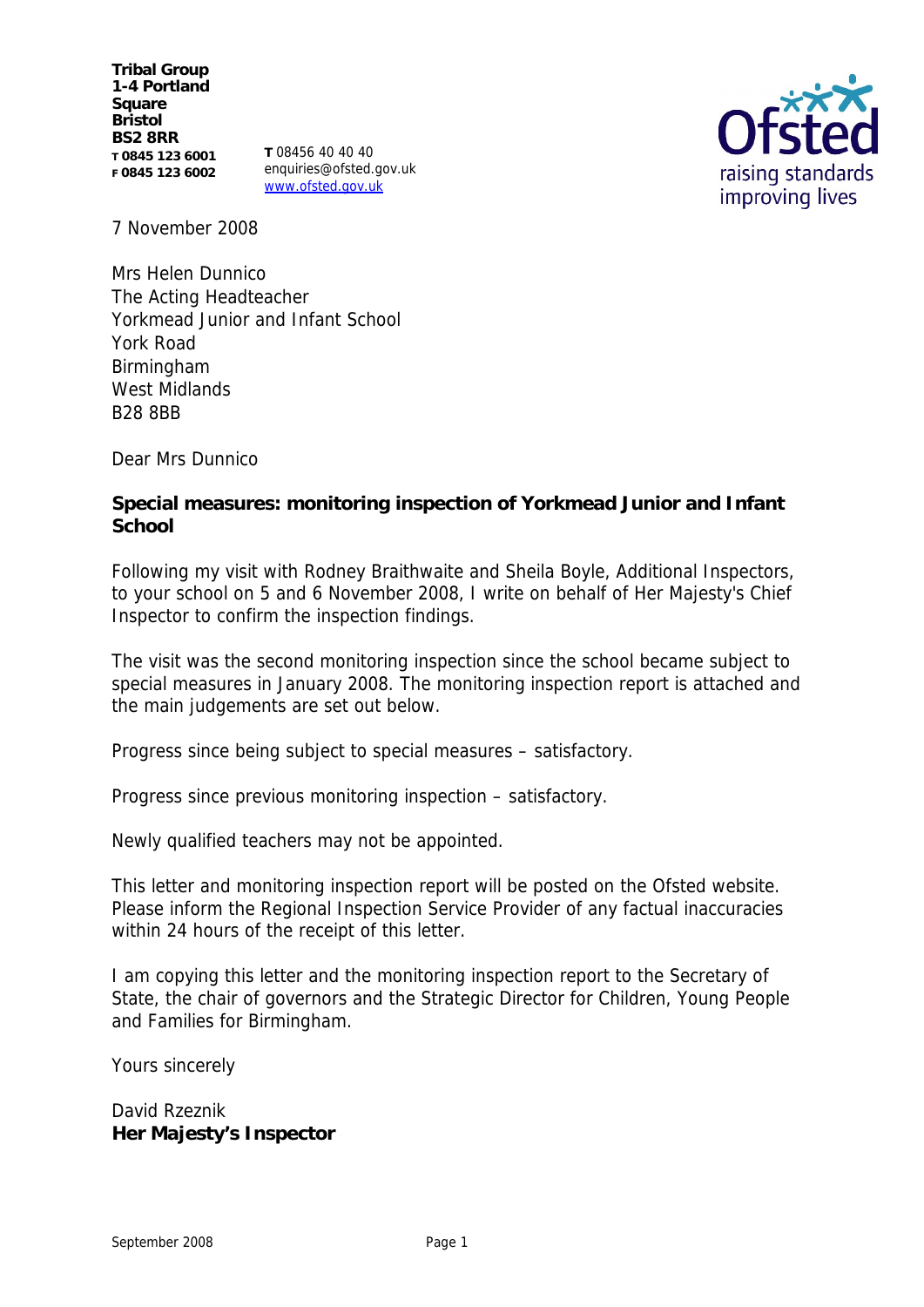

## **Special measures: monitoring of Yorkmead Junior and Infant School**

**Report from the second monitoring inspection on 5 and 6 November 2008**

## **Evidence**

Inspectors observed the school's work, scrutinised documents and pupils' work in Reception, Years 2, 4 and 6. They also held discussions with the pupils whose work had been scrutinised. They met the acting headteacher, assistant headteachers, English and mathematics subject leaders, special educational needs coordinator and new inclusion leader. Inspectors also had discussions with the chair of governors, the School Improvement Partner and the two National Leaders in Education (NLE) who support the school. Inspectors undertook two joint lesson observations with senior staff and a NLE leader.

### **Context**

The acting headteacher continues to lead and manage the school. Governors are starting to consider appointing a substantive headteacher sometime in 2009. The vice chair of governors was elected chair of governors in September 2008. The NLE headteacher, who was on leave of absence at the time of the first monitoring visit, has returned to support the school. In September a full-time teacher was appointed to release teachers for planning and preparation work. A Year 2 supply and Year 6 teacher left in July 2008. The Year 2 vacancy was filled by a permanent member of staff. The Year 6 class is now jointly taught by an assistant headteacher and a newly appointed inclusion leader. In October 2008 an existing teacher was appointed English subject leader on a temporary contract. The mathematics subject leader's temporary post was made permanent at the same time.

#### **Achievement and standards**

Standards at the end of Reception, Years 2 and 6 are starting to rise albeit from a low base. Data shows that significantly more pupils in these years will reach the expected level for their age in 2009 than in 2008. Results at the end of Years 2 and 6 are predicted to be above the minimum floor targets set by government. Realistic whole school targets have been set for 2009. The early signs are that most pupils are on track to achieve the individual targets set for them.

Pupils' progress in writing has accelerated in the first half of the autumn term, particularly in Years 2 and 3 and in some classes in Years 1 and 4. However, pupils' progress in writing in Year 6 is not yet good enough. There is no handwriting policy, although the school has just acquired a new handwriting scheme. It is needed because handwriting skills are insufficiently developed. Many older pupils are unable to write in a fluent joined style and too many younger pupils do not form their letters correctly. Pupils' progress in reading is starting to improve, especially in Years 2 and 6 and in some classes in Years 1, 3 and 4. In mathematics, pupils are starting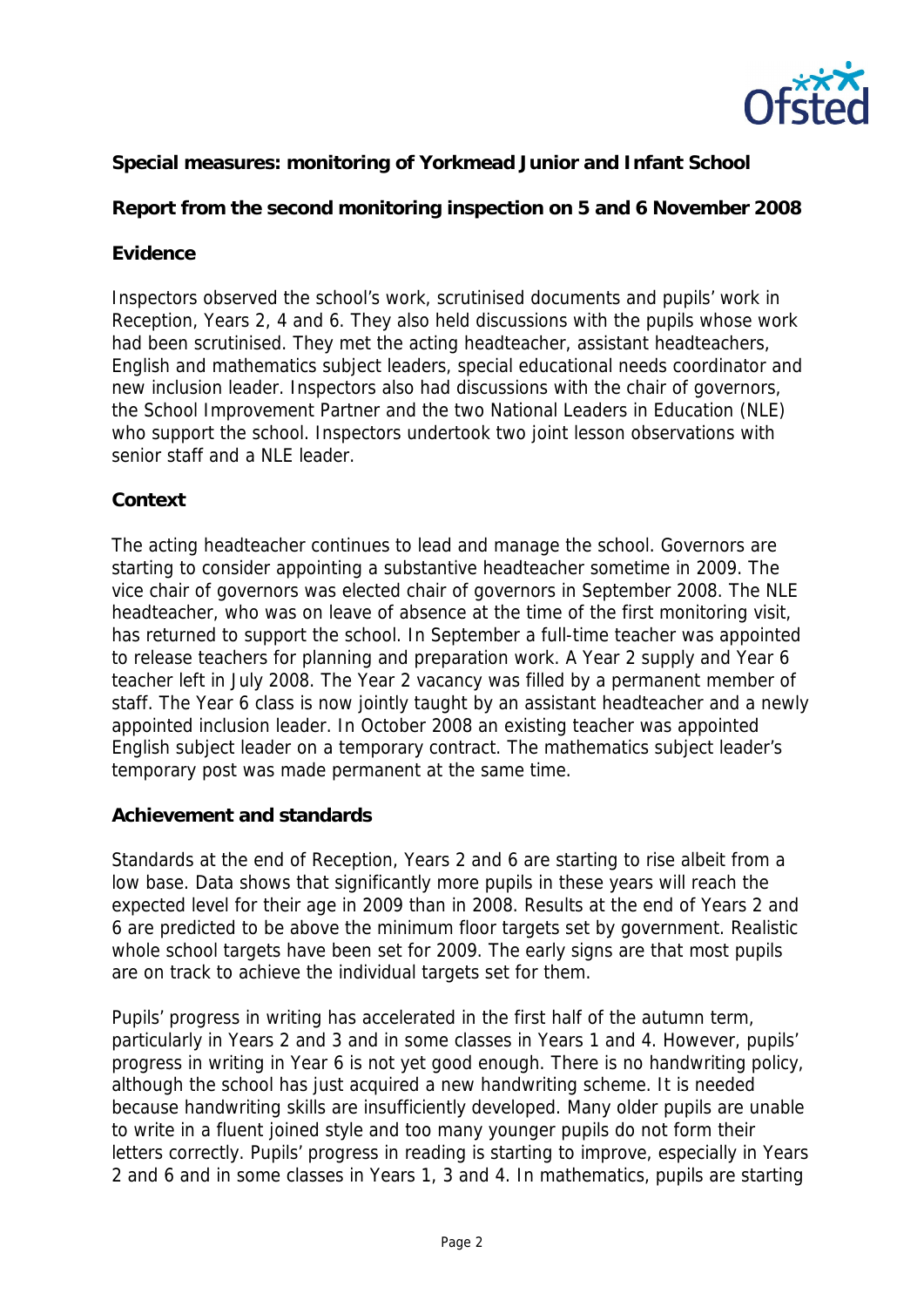

to make better gains in their learning, particularly in Years 2, 4 and 5 and in some classes in Years 1, 3 and 6. In the lessons seen, pupils generally made satisfactory or better progress in achieving the objectives set. Despite the improved rate of progress for many pupils, too many of them are still not reaching the standards of which they are capable. The leadership knows that pupils' progress is inconsistent within, and between, year groups.

Progress since the last visit on the area for improvement:

 raise standards in English and mathematics in Key Stages 1 and 2 – satisfactory.

**Personal development and well-being**

Pupils' personal development and well-being remain good. Pupils are happy and enjoy school. They are polite, friendly and relate well to visitors, staff and each other. Their disposition to learning is good and they behave well. Attendance has improved and is satisfactory overall. Effective action has been taken to reduce the level of authorised absence by restricting holidays taken during term time. Through the school council pupils are having a say in how the school can improve. Pupils are keen to take responsibility and do a good job helping to run the library and supervising at lunchtime.

# **Quality of provision**

The quality of teaching and learning continues to improve and inadequate teaching has been successfully eliminated. However, there is not enough good teaching. The small number of teachers who previously taught unsatisfactory lessons received effective guidance and support to remedy important teaching weaknesses. As a result, they are now teaching adequately and in the observed lessons pupils were achieving the objectives set. Expectations as to what pupils can achieve are now higher and work is more challenging. As a result, pupils' progress is starting to accelerate, particularly in writing.

Lesson planning continues to develop and is now satisfactory. Teachers are increasingly aware that they must plan work for differing abilities. However, they do not yet match work carefully enough to some group and individual needs, particularly for the less able. At times, teaching does not stretch the learning of the more able pupils sufficiently. Consequently, work is sometimes too hard or too easy for some pupils. The information gained from teacher assessment and the tracking of pupils' progress is not being fully utilised to ensure all pupils are consistently challenged. On occasions teachers slavishly follow their planning, and do not change if it is not fully meeting all pupils' needs.

The strengths in teaching lie in the good relationship between adults and pupils, which helps create a positive learning ethos. Behaviour management is good. A good feature at the start of the lessons is the sharing of lesson objectives so pupils know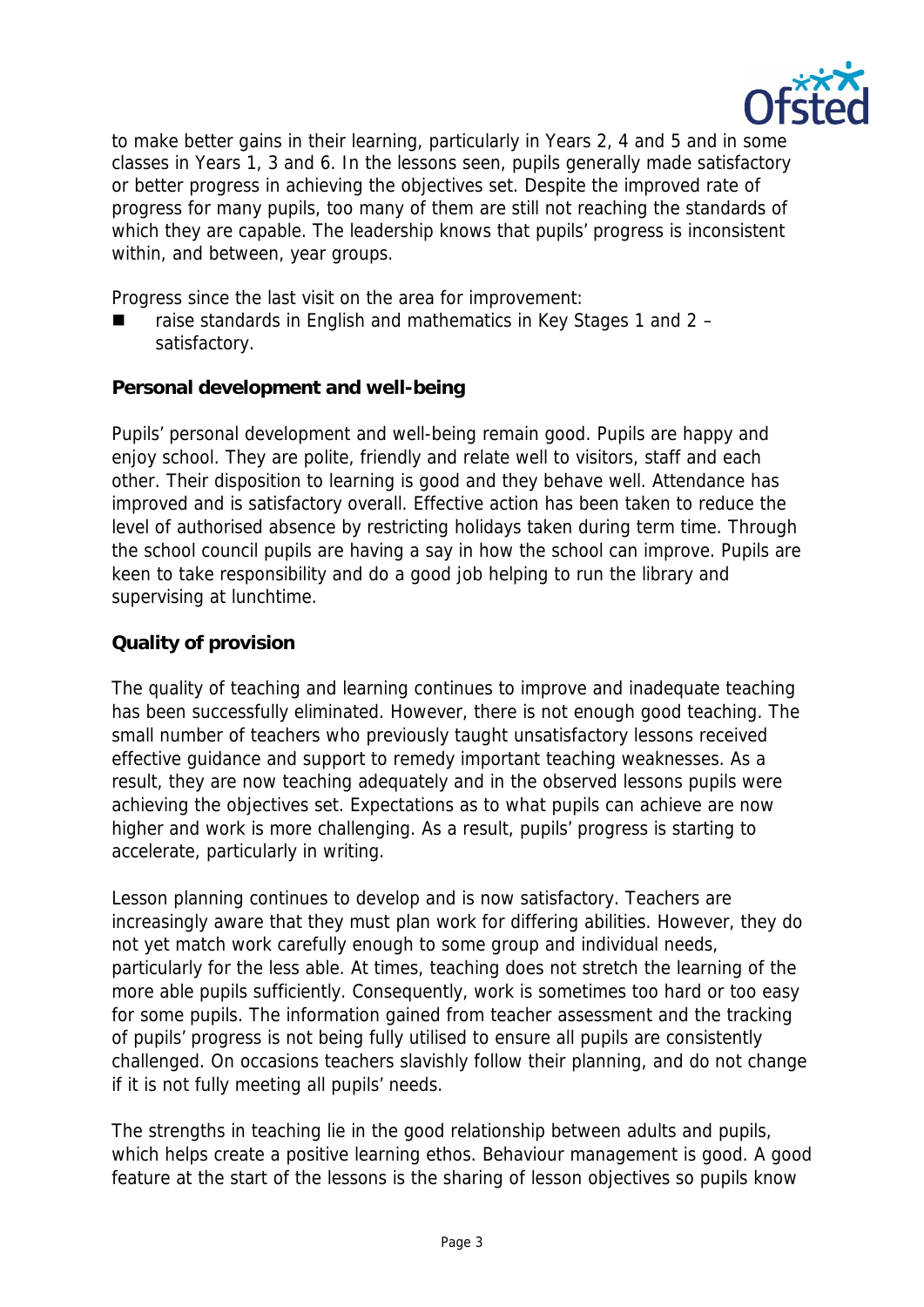

what they must achieve. It is also common to see lesson objectives and success criteria specified in pupils' books, with teachers and pupils rightly gauging success against them. Teachers have gone the extra mile to produce attractive displays that celebrate pupils' achievement and support learning. Lessons are better paced, although some pupils say at times teachers 'talk too long, and we get bored'. Some teachers are using practical activities to consolidate and extend learning, but practical investigative work is not widespread enough. There is sufficient practical equipment but it is not always used wisely. For example, dictionaries, thesauruses, word and letter banks are insufficiently used to support writing. Not enough attention is paid to how work is presented. Too much work is not properly laid out, particularly in mathematics, and presentation in a significant proportion of books is unsatisfactory. Teaching assistants ensure pupils can access activities. However, at times they are asked to guide pupils in tasks requiring specific subject knowledge and methodology for which they have not been trained. It means that concepts are not always taught effectively.

Assessment and marking procedures are much better but are not yet fully embedded. For example, work is more regularly marked but the quality of evaluation is variable. At its best, marking is informative and gives pupils clear advice about what must be improved. However, work scrutiny reveals that guidance is not always understood or acted upon and therefore errors are not quickly rectified. A wealth of assessment information exists, but it is not always effectively used to inform short and medium term lesson planning. Target setting at a whole school and individual level is more robust. Most pupils know the National Curriculum level they are working at, and some know their individual writing and mathematics targets. A significant proportion is unclear what they must do to achieve the higher levels of the National Curriculum. Procedures for assessing pupils with learning difficulties/and or disabilities are improving. Greater attention is being paid to the information collected from half-termly reviews to set more precise and challenging targets. Some pupils with learning difficulties are receiving targeted support and it is making a difference with pupils achieving their targets within the time set. However, the school recognises that the progress made by pupils with learning difficulties and/or disabilities is too inconsistent.

Progress since the last visit on the area for improvement:

- improve the quality and consistency of the teaching by raising the expectations of staff, by planning work that meets the needs of all abilities and by increasing the pace of lessons – satisfactory
- improve marking and assessment, so that all pupils receive clear guidance on what it is they need to do to improve and ensure that the needs of higher attainers, those with learning difficulties and those who speak English as an additional language are met – satisfactory.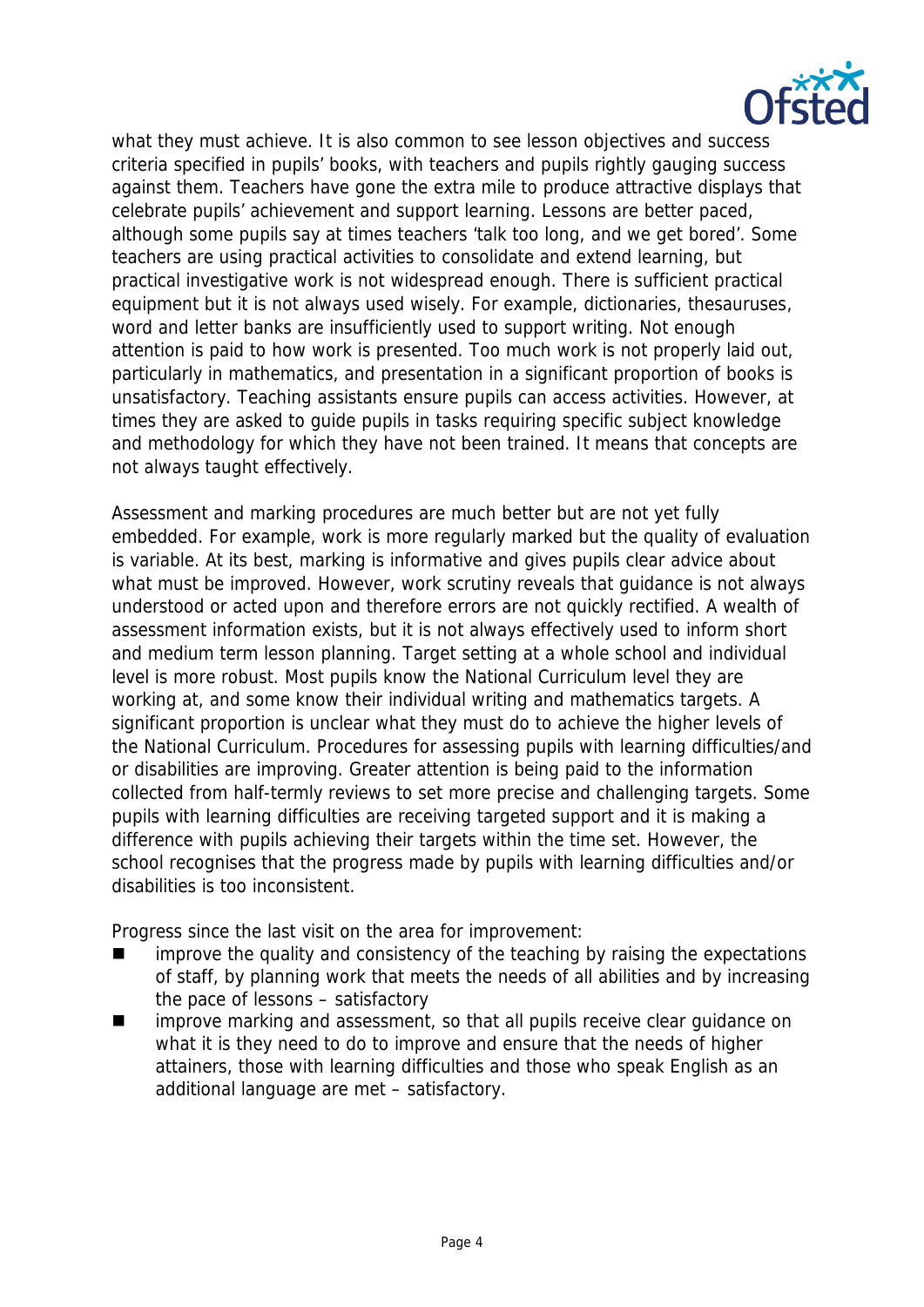

#### **Leadership and management**

The strategic leadership and management of the school have significantly improved. The acting headteacher is leading the school in the right direction. She has a steely determination to improve provision and raise standards. She has the confidence of staff and governors, who share her vision for improvement. Morale has steadily improved as provision and outcomes have got better. The first monitoring inspection gave the school some hard messages that the leadership 'took on board' without resistance. Effective work has been done in a relatively short period of time to improve teaching and the school's self-evaluation procedures.

The roles and responsibilities of the assistant headteachers are now clear and based on the key priorities for improvement. The assistant headteachers suitably evaluate provision and its impact on pupils' progress. They now have job descriptions and the clearer lines of responsibility have improved communication within the phases for which they have responsibility, and in other years too. The assistant headteachers welcome being class teachers again, and calling teachers to account for the standards achieved. They are happy with what they are being asked to do and feel they are making a difference. Inspectors agree. A good feature has been the establishment of a coherent monitoring and evaluation schedule to evaluate provision and its impact. Senior leaders have been trained by the NLE leaders on how to observe lessons and give feedback on strengths and weaknesses. A consistent approach to evaluate teaching is being established. At present, monitoring focuses strongly on teaching attributes, and does not yet focus enough on how well pupils are learning.

The redistribution of senior responsibilities has ensured the acting headteacher's workload is more manageable. She now has appropriate strategic oversight of the whole school, as well as ensuring it runs smoothly on a day-to-day basis. Staff no longer work in isolation. They now work in teams to get jobs done. This academic year some teachers have been deployed to teach new year groups. This is a good move as their skills and expertise are being put to best use. New teachers have been effectively vetted in line with government requirements. The acting headteacher has spent money wisely to improve resources and accommodation. The pupils like the new desks in their classrooms and the additional storage facilities mean resources are better organised and more easily accessible. Governors are starting to get better organised and their revised committee structure is helping to improve communication with staff and each other. The School Improvement Partner reports that governors have a robust system in place to evaluate the acting headteacher's performance.

Progress since the last visit on the areas for improvement:

 improve the strategic leadership of the school and bring greater rigour to the way that leaders, managers and governors monitor and evaluate the work of the school and plan for improvement – satisfactory.